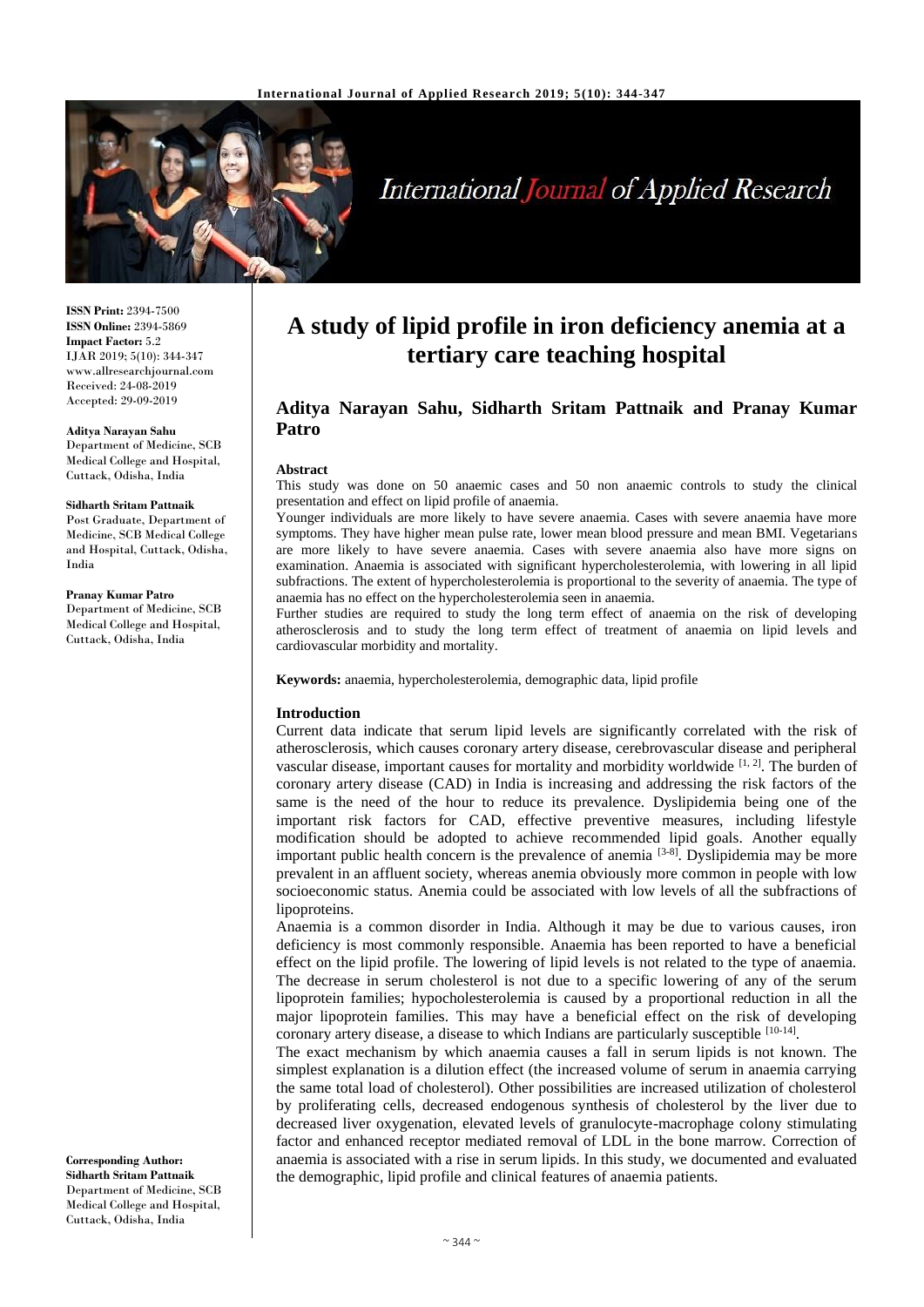#### **Materials and Methods**

This is a study which has been carried out in the Department of Medicine, Sriram Chandra Bhanj Medical College & Hospital (S.C.B Medical College and hospital). The data for this study was collected from patients who presented to Sriram Chandra Bhanj Medical College & Hospital, Department of General Medicine either on inpatient or outpatient basis. A total of 50 cases and 50 controls were enrolled in this study for the period of August 2018 to July 2019. All proven cases of anaemia. Men:  $Hb < 13$  gm%, Women: Hb < 12 gm% were participated in this study.

A detailed history was obtained from the subjects of the study, with special emphasis on age, sex and occupation; nonspecific symptoms of anaemia like fatigability, dyspnoea, giddiness, palpitations and angina; symptoms suggestive of a specific cause for anaemia like pica, dysphagia, abdominal pain pain, bony pain, fever, loss of appetite, weight loss, jaundice, bleeding, malaena, haemoglobinuria, menorrhagia, pregnancy and post menopausal bleeding. Past history of disorders associated with dyslipidemia or anaemia was obtained, including diabetes mellitus, hypertension, ischemic heart disease, cerebrovascular accident, AIDS, recent blood loss and gall stones. Dietary habits and habits like alcoholism and tobacco smoking was ascertained. History of intake of drugs affecting lipid levels, such as oral contraceptives, beta blockers, diuretics, steroids and NSAIDs was obtained. Family history of anaemia, jaundice and gallstones was also obtained.

Each patient was subjected to a detailed general physical examination, with special emphasis on pallor, koilonychias, icterus, pedal edema, lymphadenopathy, glossitis, angular stomatitis, petechiae, haemolytic facies, ankle ulcers, perioral pigmentation and knuckle pigmentation. Pulse, blood pressure, weight, height and body mass indexwas measured.

Thorough systematic examination was made of the cardiovascular system to look for the presence of elevated JVP, venous hum, cardiomegaly, S3 and flow murmur. The respiratory system was examined to look for evidence of pulmonary oedema. Abdomen was examined to look for organomegaly. The central nervous system was examined for confusion, muscular weakness, deep tendon reflexes, vibration sense, position sense and romberg's sign.

Venous blood was drawn for investigations like complete haemogram, random blood sugar, blood urea, serum creatinine, liver function tests, and thyroid stimulating hormone levels. A urine sample was obtained for urine analysis, including albumin, sugar and microscopy. Fasting venous blood sample (> 12 hours) was obtained for estimation of lipid profile. T3 and T4 levels, fasting and post prandial (two hours after an oral dose of 75gms of glucose) blood sugar levels, and bone marrow aspiration cytology was done in selected cases based on clinical assessment.

Complete haemogram was performed using the Sysmax automated analyzer. Haemoglobin levels were confirmed by the colorimetric method. Differential count and peripheral smear was done manually using Leishmann's stain by a qualified pathologist. Urine albumin and sugar was estimated by dipstick method. Urine microscopy was done manually by a qualified pathologist. Biochemical analyses were done using the fully automated Technicon RA-XT system by Bayer. TSH, T4 and T3 were estimated using the

chemiluminescence method on the fully automated ADVIA Centaur system by Bayer.

Estimation of total cholesterol, HDL and triglycerides was done with the commercially available Autopak cholesterol kit on Technicon RA-XT system. VLDL was calculated using the formula,  $VLDL = Triglyceride/5$ . LDL cholesterol was calculated using the Friedewald's equation.  $LDL =$ Total cholesterol – (Triglycerides/5) + HDL mg/dl. All the data documented in excel sheet and analyzed by MS excel 2007.

#### **Results**

In order to study the lipid profile among anemic cases and their association with severity of anemia, observations on 50 anaemia patients and 50 non-anaemic control group were taken and data were analysed following statistical procedures as elaborated under material and methods. The results along with interpretations are presented in this chapter. Section1 deals with the demographic profile of cases and their association with level of anaemia. Section 2 presents associated symptoms, risk factors and their relationship with the severity and type of anaemia. Section 3 analyses the association of the severity of anaemia with blood parameters and comparison of lipid profile by anaemic and non-anaemic cases.

Out of 50 cases in group 1,the middle age group, 31-50 years, constituted nearly one-third (34%) of the sample, elderly age group constituted approximately one-third (34%) and the younger age group i.e. 30 years or lower had about one-third (32%) of the cases. In the control group the age distribution is not significantly different from the case group (p=0.997) (Table 1).

**Table 1**: Age distribution by groups

| Age group |     | Group 1<br>(Case) |     | Group 2<br>(Control) |     | <b>Total</b>  | $\Box$ $\Box$ , p |  |  |
|-----------|-----|-------------------|-----|----------------------|-----|---------------|-------------------|--|--|
|           | No. | $\frac{6}{9}$     | No. | $\frac{6}{6}$        | No. | $\frac{6}{9}$ |                   |  |  |
| $20$      | 5   | 10                | 4   | 8                    | 9   | 9             |                   |  |  |
| 21-30     |     | 22                | 13  | 26                   | 24  | 24            |                   |  |  |
| $31-40$   | 10  | 20                | 9   | 18                   | 19  | 19            |                   |  |  |
| $41 - 50$ | 7   | 14                | 7   | 14                   | 14  | 14            |                   |  |  |
| 51-60     | 10  | 20                | 10  | 20                   | 20  | 20            | $p=0.997$         |  |  |
| 61-70     |     | 14                | 7   | 14                   | 14  | 14            |                   |  |  |
| Total     | 50  | 100               | 50  | 100                  | 100 | 100           |                   |  |  |

In the total sample there were 51 males and 49 females. In the case and control group the males and females were evenly distributed  $(p=0.841)$  (Fig 1).



**Fig 1:** Gender distribution by groups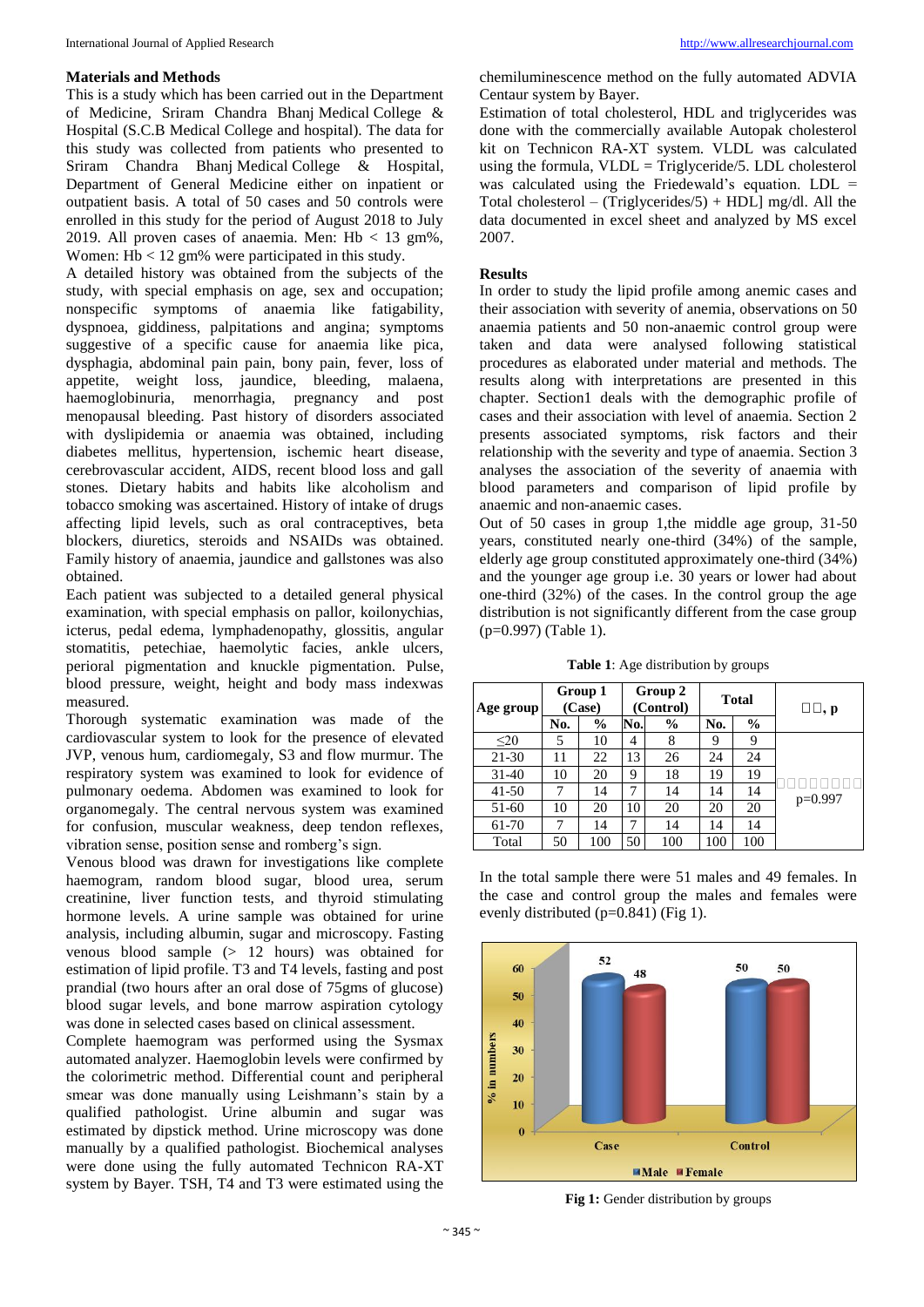#### International Journal of Applied Research [http://www.allresearchjournal.com](http://www.allresearchjournal.com/)

Table 2 present association of age and severity of anaemia levels. Out of 50 anaemic cases 11 (22%) were having severe, 20 (40%) moderate and 19 (38%) mild levels of anaemia. In each of the levels of severity the proportions of cases among different age groups were not significantly different (p=0.722). This implied the severity of anaemia didn't have any association with age (Table 2).

**Table 2:** Age distribution with Hemoglobin levels in case group

|           |               |               |                | <b>Hemoglobin</b> |                |               | <b>Total</b> |               |                   |  |
|-----------|---------------|---------------|----------------|-------------------|----------------|---------------|--------------|---------------|-------------------|--|
| Age group | <b>Severe</b> |               |                | Moderate          |                | Mild          |              |               | $\Box$ $\Box$ , p |  |
|           | No.           | $\frac{0}{0}$ | No.            | $\frac{0}{0}$     | No.            | $\frac{6}{9}$ | No.          | $\frac{0}{0}$ |                   |  |
| $\leq$ 20 | 2             | 22.2          | 3              | 13.6              | $\theta$       | 0             | 5            | 10            |                   |  |
| $21 - 30$ | 3             | 33.3          | 4              | 18.2              | $\overline{4}$ | 21            |              | 22            |                   |  |
| $31 - 40$ |               |               | 5<br>22.7      |                   | 4              | 21.           | 10           | 20            |                   |  |
| $41 - 50$ |               |               | 4              | 18.2              | 2              | 10.5          | 7            | 14            |                   |  |
| $51-60$   |               |               | 4              | 18.2              | 5              | 26.3          | 10           | 20            | $p=0.722$         |  |
| 61-70     |               | 11.           | $\overline{2}$ | 9.1               | 4              | 21.           | 7            | 14            |                   |  |
| Total     | 9             | 100           | 22             | 100               | 19             | 100           | 50           | 100           |                   |  |

**Table 3** present severity of anaemia and lipid profile*.* It is seen that the mean TC has the lowest value for severe anaemic cases and highest value for mild anaemic cases. This implied the TC level decreases with the severity of anaemia ( $p=0.000$ ). The mean HDL has the lowest value for severe anaemic cases and highest value for mild anaemic cases. This implied the TC level decreases with the severity of anaemia ( $p=0.000$ ). The mean LDL has the lowest value for severe anaemic cases and highest value for mild anaemic cases. This implied the LDL level decreases with the severity of anaemia (p=0.000). The mean VLDL has the lowest value for severe anaemic cases and highest value for mild anaemic cases. This implied the VLDL level decreases with the severity of anaemia  $(p=0.001)$ . The mean TG has the lowest value for severe anaemic cases and highest value for mild anaemic cases. This implied the Tg level decreases with the severity of anaemia (p=0.001). The mean TC; HDl ratio didn't vary significantly with the severity of anaemia (p=0.972). The mean LDL: HDL significantly decreases with the severity of anaemia  $(P=0.031)$  (Table 3).

**Table 3:** Severity of Anaemia and Lipid profile

| <b>Lipid Profile</b> | Severe $(n=9)$ |           | Moderate $(n=22)$ | Mild $(n=19)$ |       | Total $(n=50)$ |       |           |                 |
|----------------------|----------------|-----------|-------------------|---------------|-------|----------------|-------|-----------|-----------------|
|                      | Mean           | <b>SD</b> | <b>Mean</b>       | <b>SD</b>     | Mean  | <b>SD</b>      | Mean  | <b>SD</b> | ANOVA 'p' value |
| TC                   | 104.0          | 16.6      | 125.4             | 15.2          | 145.1 | 16.0           | 129.0 | 21.4      | 0.000           |
| HDL                  | 25.1           | 4.0       | 30.4              | 3.6           | 34.8  | 4.6            | 31.1  | 5.3       | 0.000           |
| LDL                  | 61.6           | 12.3      | 78.3              | 9.1           | 99.5  | 8.8            | 83.3  | 17.0      | 0.000           |
| <b>VLDL</b>          | 18.3           | 4.6       | 21.9              | 3.8           | 24.6  | 3.9            | 22.3  | 4.5       | 0.001           |
| TG                   | 94.1           | 20.3      | 110.5             | 15.1          | 119.8 | 15.7           | 111.1 | 18.4      | 0.001           |
| TC: HDL Ratio        | 4.2            | 0.9       | 4.2               | 0.6           | 4.2   | 0.3            | 4.2   | 0.6       | 0.972           |
| LDL: HDL Ratio       | 2.5            | 0.6       | 2.6               | 0.4           | 2.9   | 0.3            | 2.7   | 0.4       | 0.031           |

Table 4 presents comparison of mean lipid profile across types of anaemia within levels of anaemia. Lipid profile like TC, HDL, TG, TC: HDL ratio did not differ significantly among types of anaemia like DM, MH, NH and NN. Within each of the 3 levels of anaemia i.e severe, moderate and mild (p>0.05). The mean LDL level varies significantly among anaemia types within severe level of anaemia (p=0.041). But the mean LDL level didn't differ significantly by anaemia types within moderate and mild levels of anaemia (*p*>0.05). The mean VLDL level didn't differ significantly by anaemia types with severe and moderate levels of anaemia (*p*>0.05). However, within mild levels of anaemia the mean VLDL varies significantly by anaemia types  $(p=0.05)$ . This aberration may be due to sampling fluctuation because of small samples in each group. Thus by and large the lipid profile did not vary significantly among the anaemia type with each of the three levels of anaemia (Table 4).

**Table 4:** Type of Anaemia and Lipid Profile

|             | Hb (in gm/dl) | <b>Type of Anaemia</b> |       |           |                |       |           |   |           |           |   |       |           |    |              |                           |       |
|-------------|---------------|------------------------|-------|-----------|----------------|-------|-----------|---|-----------|-----------|---|-------|-----------|----|--------------|---------------------------|-------|
| Lipid       |               | <b>DM</b>              |       |           | MH             |       |           |   | <b>NH</b> |           |   | NN    |           |    | <b>Total</b> | <b>ANOVA</b><br>'p' value |       |
| profile     |               |                        |       |           |                |       |           |   |           |           |   |       |           |    |              |                           |       |
|             |               | N                      | Mean  | <b>SD</b> | N              | Mean  | <b>SD</b> | N | Mean      | <b>SD</b> | N | Mean  | <b>SD</b> | N  | Mean         | <b>SD</b>                 |       |
|             | Severe        | $\overline{7}$         | 102.4 | 18.6      | $\overline{2}$ | 109.5 | 7.8       |   |           |           |   |       |           | 9  | 104.0        | 16.6                      | 0.629 |
| <b>TC</b>   | Moderate      | 8                      | 123.9 | 18.2      | 6              | 127.2 | 15.7      | 5 | 126.8     | 17.3      | 3 | 123.3 | 4.2       | 22 | 125.4        | 15.2                      | 0.973 |
|             | Mild          | 6                      | 148.3 | 9.9       | $\overline{4}$ | 141.5 | 25.1      | 4 | 147.5     | 17.1      | 5 | 142.0 | 17.0      | 19 | 145.1        | 16.0                      | 0.887 |
|             | Severe        | $\overline{7}$         | 24.3  | 3.5       | $\overline{2}$ | 28.0  | 5.7       |   |           |           |   |       |           | 9  | 25.1         | 4.0                       | 0.271 |
| <b>HDL</b>  | Moderate      | 8                      | 30.3  | 3.0       | 6              | 31.7  | 4.5       | 5 | 30.4      | 3.8       | 3 | 28.0  | 3.0       | 22 | 30.4         | 3.6                       | 0.581 |
|             | Mild          | 6                      | 35.8  | 4.5       | $\overline{4}$ | 33.0  | 5.7       | 4 | 35.0      | 5.8       | 5 | 34.8  | 4.0       | 19 | 34.8         | 4.6                       | 0.846 |
|             | Severe        | $\overline{7}$         | 57.3  | 10.3      | $\overline{2}$ | 76.5  | 2.1       |   |           |           |   |       |           | 9  | 61.6         | 12.3                      | 0.041 |
| <b>LDL</b>  | Moderate      | 8                      | 79.5  | 9.2       | 6              | 78.5  | 11.7      | 5 | 80.6      | 5.2       | 3 | 71.0  | 8.7       | 22 | 78.3         | 9.1                       | 0.524 |
|             | Mild          | 6                      | 100.2 | 4.9       | $\overline{4}$ | 96.8  | 9.4       | 4 | 97.3      | 14.9      | 5 | 102.6 | 7.8       | 19 | 99.5         | 8.8                       | 0.762 |
|             | Severe        | $\tau$                 | 17.3  | 4.2       | $\overline{2}$ | 22.0  | 5.7       |   |           |           |   |       |           | 9  | 18.3         | 4.6                       | 0.223 |
| <b>VLDL</b> | Moderate      | 8                      | 23.3  | 3.2       | 6              | 21.5  | 5.4       | 5 | 20.6      | 2.1       | 3 | 21.0  | 4.6       | 22 | 21.9         | 3.8                       | 0.645 |
|             | Mild          | 6                      | 25.8  | 4.0       | $\overline{4}$ | 24.0  | 2.2       | 4 | 20.3      | 2.9       | 5 | 27.0  | 3.2       | 19 | 24.6         | 3.9                       | 0.039 |
|             | Severe        | $\tau$                 | 91.7  | 18.7      | $\overline{2}$ | 102.5 | 31.8      |   |           |           |   |       |           | 9  | 94.1         | 20.3                      | 0.544 |
| TG          | Moderate      | 8                      | 103.4 | 18.5      | 6              | 115.5 | 13.2      | 5 | 121.0     | 5.5       | 3 | 102.3 | 6.4       | 22 | 110.5        | 15.1                      | 0.115 |
|             | Mild          | 6                      | 109.8 | 12.5      | $\overline{4}$ | 119.3 | 20.5      | 4 | 130.3     | 12.5      | 5 | 124.0 | 14.3      | 19 | 119.8        | 15.7                      | 0.213 |
|             | Severe        | $\overline{7}$         | 4.3   | 1.0       | $\overline{2}$ | 4.0   | 0.5       |   |           |           |   |       |           | 9  | 4.2          | 0.9                       | 0.682 |
| TC: HDL     | Moderate      | 8                      | 4.1   | 0.7       | 6              | 4.1   | 0.8       | 5 | 4.2       | 0.5       | 3 | 4.4   | 0.4       | 22 | 4.2          | 0.6                       | 0.892 |
| Ratio       | Mild          | 6                      | 4.2   | 0.4       | $\overline{4}$ | 4.3   | 0.4       | 4 | 4.2       | 0.3       | 5 | 4.1   | 0.3       | 19 | 4.2          | 0.3                       | 0.81  |
|             | Severe        | $\overline{7}$         | 2.4   | 0.6       | $\overline{2}$ | 2.8   | 0.6       |   |           |           |   |       |           | 9  | 2.5          | 0.6                       | 0.456 |
| LDL: HDL    | Moderate      | 8                      | 2.7   | 0.4       | 6              | 2.5   | 0.4       | 5 | 2.7       | 0.4       | 3 | 2.5   | 0.1       | 22 | 2.6          | 0.4                       | 0.849 |
| Ratio       | Mild          | 6                      | 2.8   | 0.3       | 4              | 3.0   | 0.4       | 4 | 2.8       | 0.3       | 5 | 3.0   | 0.4       | 19 | 2.9          | 0.3                       | 0.788 |